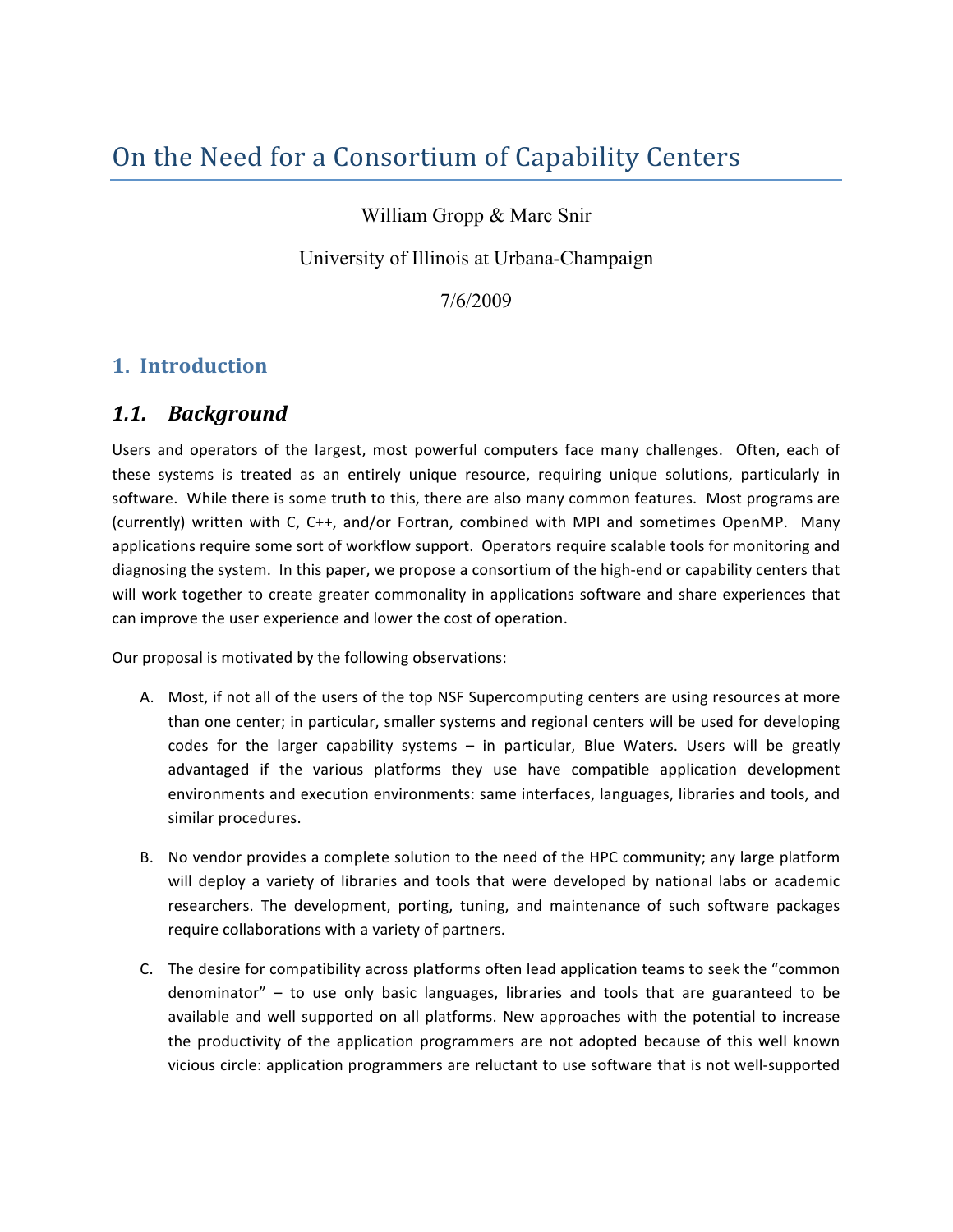on most platforms; and platform providers are reluctant to support software that is not used by a large number of applications.

The problem will worsen as we get into the petascale domain and beyond. It is widely recognized that new software solutions -- new programming models, new tools and new system structures will be needed in this domain. Research will be needed to develop the required technologies. But past experience has shown that the main obstacle to the introduction of new technology is often not at the research stage, but at the transition from research to advanced development and to deployment. This stage requires somewhat expensive bets on technologies with a high failure probability. The high visibility of top performing platforms facilitates expensive bets by national labs on new HW prototypes. The same cannot be said of new SW prototypes. Furthermore, supercomputing centers in academia are more financially constrained in their ability to invest in new technologies, even though their needs may often diverge from the needs of national labs. A collaboration of these centers and a pooling of resources can alleviate this problem.

#### $1.2.$ Goals

We propose to create mechanisms that

- Facilitate the sharing of expertise and information about user needs, system operation and HPC software among the top supercomputing centers.
- Facilitate the sharing of expertise and information about the use of large HPC systems among the users of top supercomputing platforms.
- Facilitate collaborations between these centers.
- Encourage the deployment of common software on all major HPC platforms used by scientists; in particular, encourage the deployment of new languages, libraries and tools.

This initiative is synergistic with other extant initiatives:

- XD [46]: Our proposed initiative is (a) focused at the very high-end of the performance pyramid; and (b) is not aimed, like XD, at developing a specific s/w infrastructure, but at sharing information and collaborating in the deployment of any s/w that has can be common to many capability platforms.
- Exascale Software Project [5]: Our proposal is aimed at creating strong interactions between the current, petascale centers. Such interactions are essential in providing a transition from new research products to actual deployment and utilization on available systems. Our initiative will provide a receptive environment for the technologies emerging from excascale s/w research.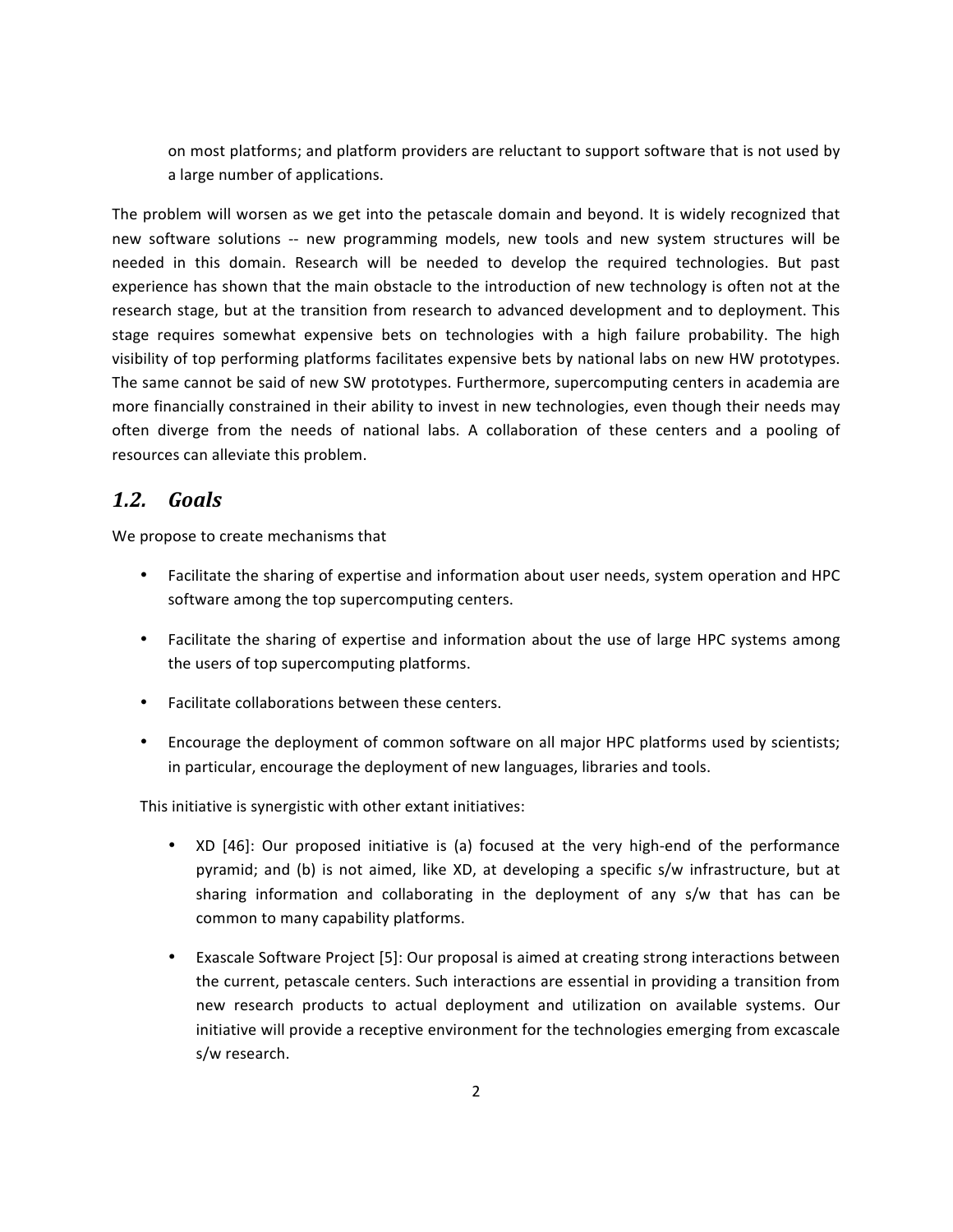• PRACE [7]: The PaRtnership for Advanced Computing in Europe provides a common meeting point for the top HPC centers in the EU. Our initiative can have a similar role in the US and can establish a strong collaboration with PRACE.

The rest of this document describes activities that such a consortium may undertake, ways in which it may be organized, issues such as funding, and closes with a brief inventory of the software that is commonly used by applications and for which providing common interfaces and capabilities would both simplify the environment for the applications developer and user as well as reduce the cost of operation. The role of this document is not to present a detailed proposal but to begin discussion of what a consortium of capability centers could achieve.

One other point needs to be made. We are not advocating the development of a single standard software stack. While such a single stack provides the simplest environment for users, it can force the same sort of "greatest common denominator" restriction that we mention above. Rather, we believe that many users (and operators) could benefit from more commonality in software (for example, a few, well defined profiles) that could be universally available. Users would be free to use center-specific software to access special capabilities. However, by providing a (small) collection of common software capabilities, applications will have more time to explore the use of any unique capabilities. Thus we feel that this consortium can encourage innovation by removing the overhead of dealing with unnecessary variation in tools and software.

### 2. Potential Activities

We see four levels of interaction

- 1. Information sharing: the exchange of information across centers
- 2. Information aggregation: the aggregation of shared information in ways that makes it more accessible and more useful.
- 3. Collaboration: Joint activities to create new software and new information artifacts.
- 4. Standardization: Joint activities to agree on common profiles and common interfaces.

#### $2.1.$ **Information Sharing**

Information sharing can occur through

- Periodic phone conferences
- Periodic workshops. Possibly focused on topics of common interest, such as parallel file systems
- Shared social networking tools (wiki, discussion groups, mailing lists, etc.)

Different mechanisms may be used for different groups - with an emphasis on regular interactions for the centers and on social networking tools for the users.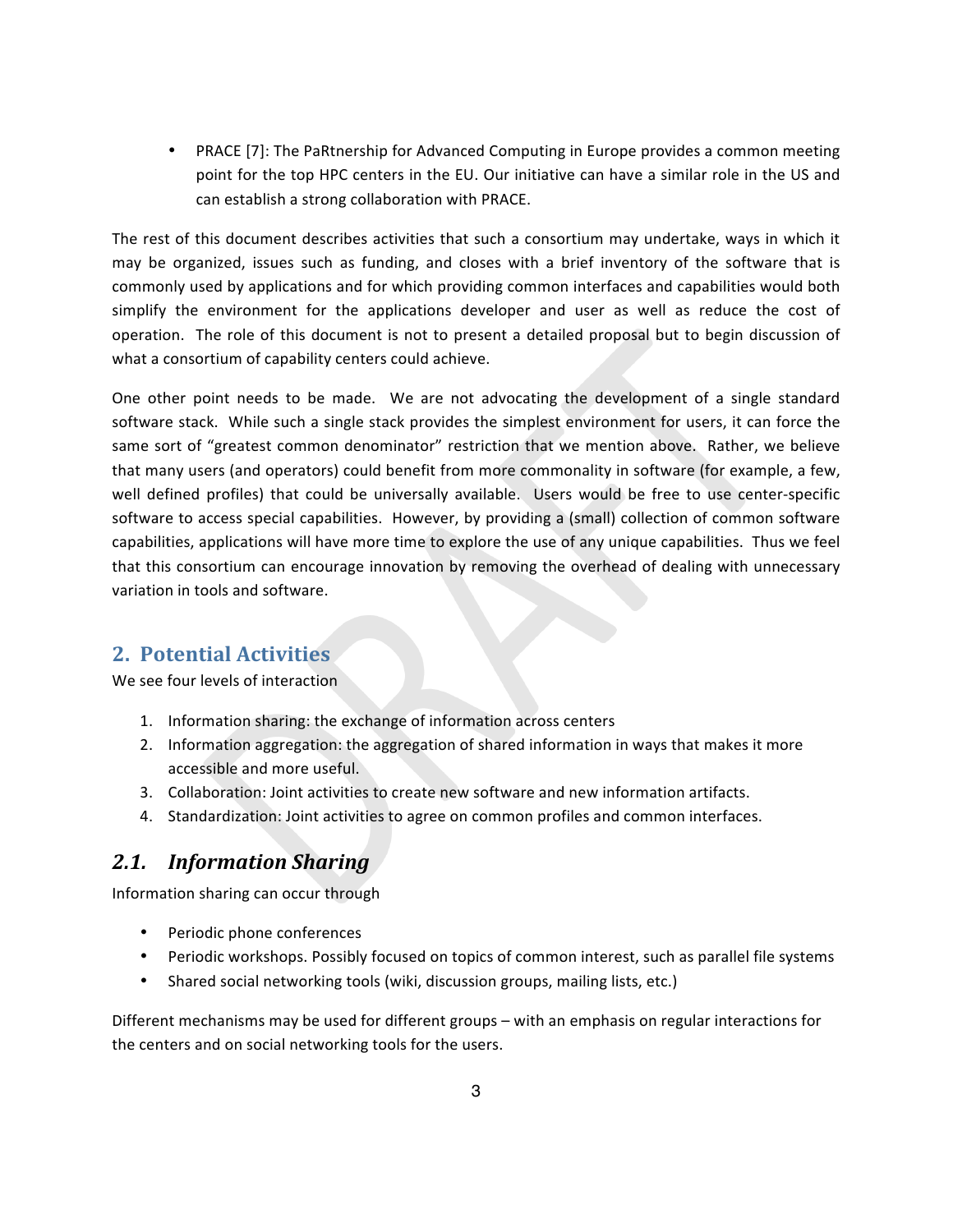### **Information Aggregation** 2.2.

Shared information can be made more useful by collecting it in a common format and aggregating it. Possible examples include

- An inventory of used open source software
- An integrated directory of people: a list of contacts at the various centers for various subjects.
- An integrated directory of documentation and educational materials
- Aggregated statistics on system utilization, types of applications run, etc.: centers will agree to a core of consistent metrics
- Aggregated customer surveys: centers will agree to a core of common questions in their surveys, so as to enable aggregation of the results
- Aggregated bug reports: for vendor/platform related bugs, this will probably need to be done on a per platform basis and possibly kept confidential; for open source software, the information should be public. Centers will need to agree to consistent ontologies.

### $2.3.$ **Collaborations**

Collaborations can reduce duplicate work, and increase efficiencies in the various centers. Such collaborations may include

- Shared development of tools (e.g., application performance tools or system monitoring tools). The development is likely to occur in one place, but early interaction with other potential users will increase the odds that tools are portable and satisfy the needs of a broader community
- Shared testing: the development of good regression test suites is expensive; the sharing of general test suites, as well as tests focused on specific issues (such as OS jitter) can greatly benefit the centers
- Collaboration in the deployment of new software
- Collaborations in the evaluation of various tools and environments
- $\bullet$ Collaborations in the development of education material and user guides

## 2.4. Standardization

Different centers have platforms from different vendors, with different software environments and different users; extensive homogenization of these environments is neither possible nor desirable. On the other hand, the differences between platforms are often spurious. Discussions between the centers could lead to agreements on a minimum common s/w stack for petascale/exascale platforms, either through support for the same tools and libraries, or through the provision of compatible profiles.

### 3. Issues

In order to establish the proposed consortium we need to resolve some of the issues listed below.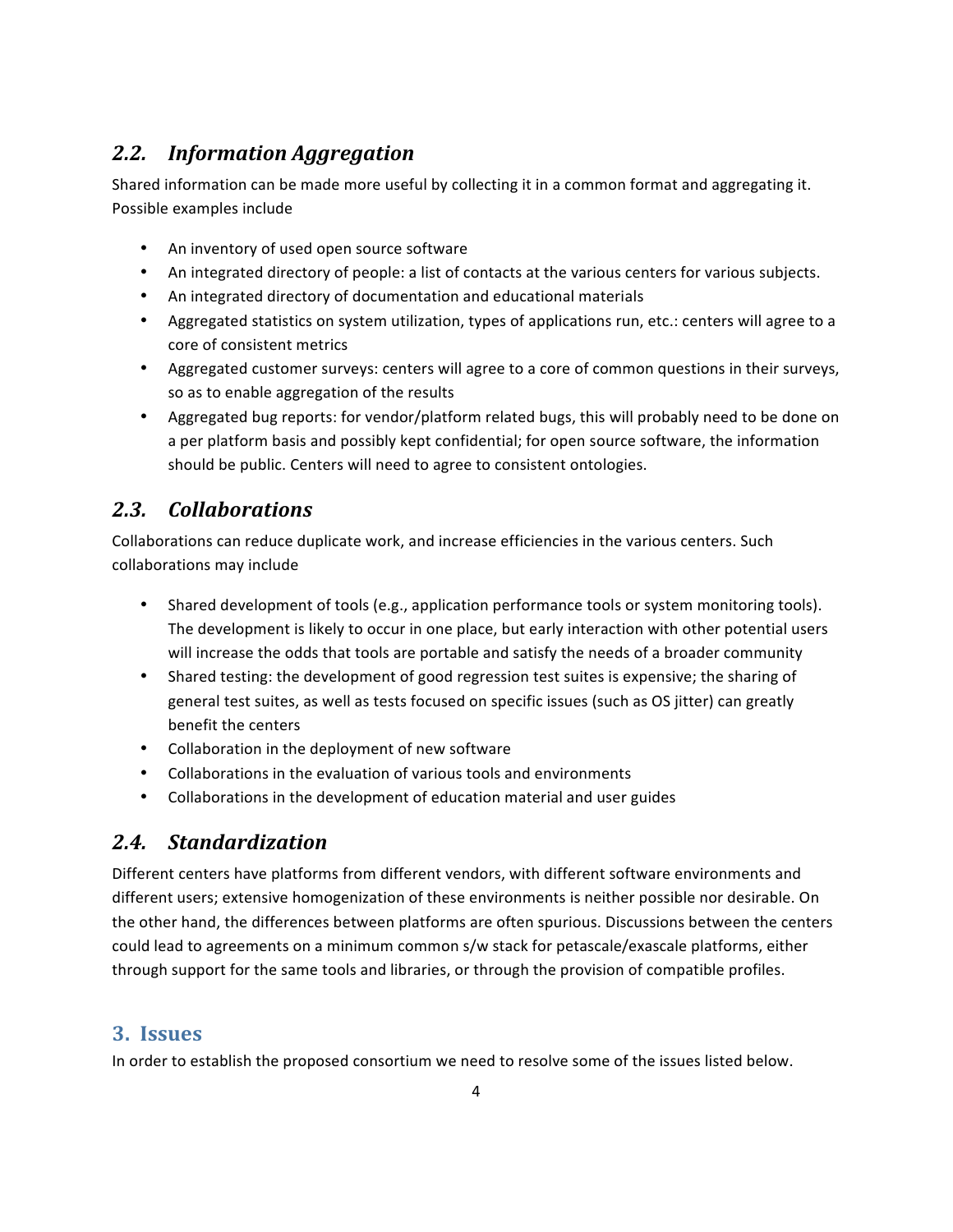#### **Funding 3.1.**

The consortium will need core funding for meetings and for support activities. It will be important that activities at the centers be funded from a budget managed by the consortium, to ensure that commitments are met.

### **Organization**  $3.2.$

The consortium needs a management model that ensures that decisions can be reached in a timely manner, while providing buy-in from the involved centers. This would probably involve a small executive committee coupled with a board representing all participating groups.

### **Balance between Commonality and Diversity**  $3.3.$

The consortium will need to balance the desire for a greater commonality in the software deployed at various center with the need to preserve the autonomy of these centers and the diversity of their platforms. In particular:

- 1. Do we specify a particular version or range of versions (at least as a default)? What do we do if some version has a security hole and needs a quick fix (what is our contract with our users about stability of the choices)?
- 2. Do we specify a base version and allow extensions? If so, how do we make the base strong enough so that many/most users can and will choose to stay within that base level? Should there be more than one? E.g., there could be a standards-compliant level (POSIX) and an enhanced level (GNU+POSIX). Since the software stack will continue to evolve quite rapidly, easy composability - the ability to add components developed by other groups -- might be more important than a standard core. To achieve this, it may be more important to specify standard interfaces for extensions - rather than detailed core functionality.
- 3. How do we track changes and evolution of software/standards? Should we have a shared repository (containing version information, header files, if appropriate, and source files, if appropriate).
- 4. How do we test compliance (more gently, how can sites quickly assess whether their environment conforms to the spec)?
- 5. How do we make sure that users adopt? What is the process for user buy-in? How do we assess success in getting users to work within the base set(s)? Good social networking tools that facilitate the sharing of experience by users may be an important component of the solution to this problem.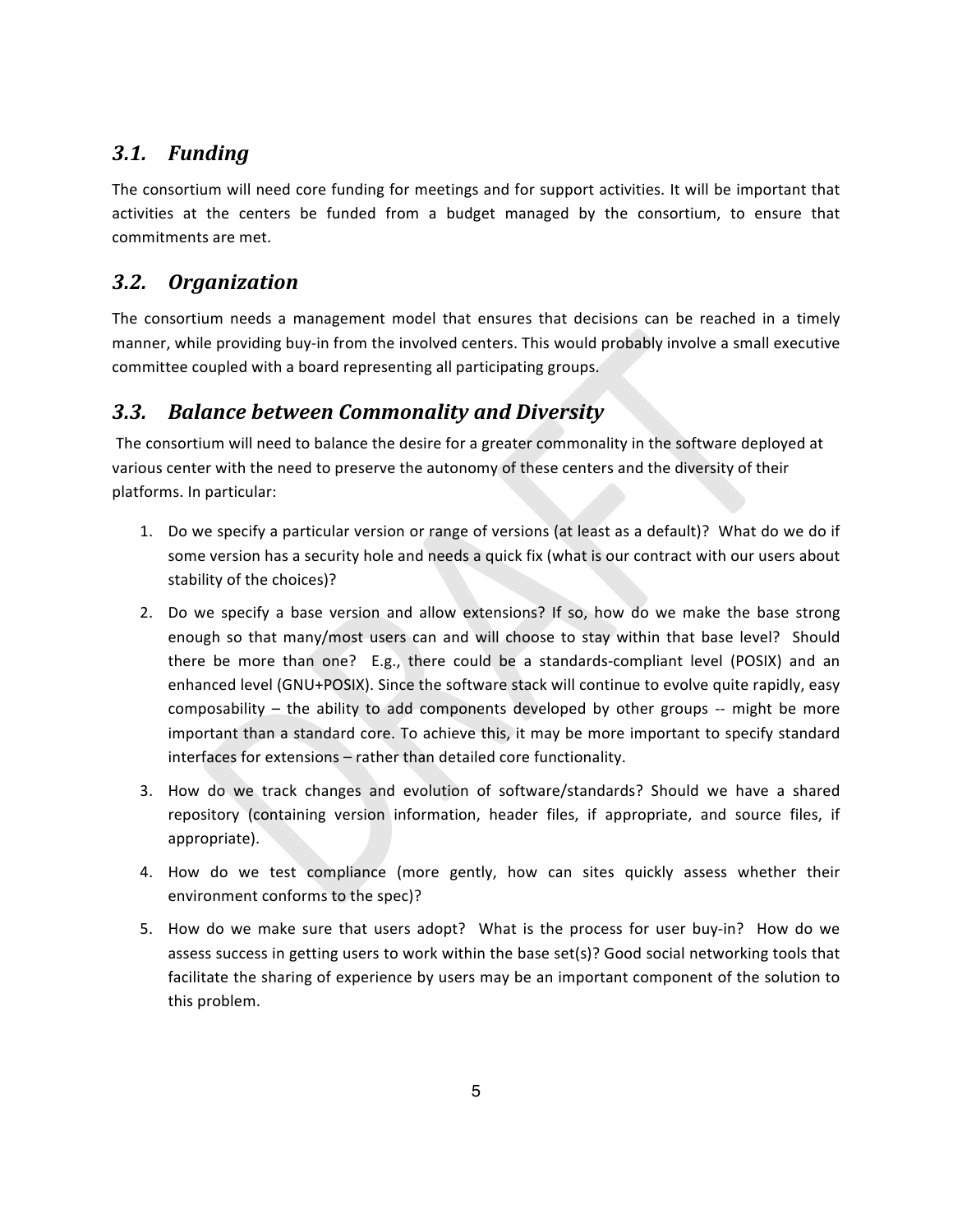## 4. Inventory

We list below some of the software components that are relevant to the proposed consortium, issues related to those components, and joint activities that could improve the quality of HPC software.

## 4.1. Parallel Programming Models

The predominant programming model used in HPC is message passing with MPI [26]. As nodes contain more cores, a hybrid programming model of MPI + OpenMP [21] becomes more important. Partitioned Global Address Space (PGAS) languages (UPC [25] and CAF [47]) provide promising ways of leveraging fast interconnects in a scalable manner [20].

All these programming models are still evolving. MPI3 [6] may include new capabilities, such as better one-sided communication and non-blocking collectives that are important for scalability and jitter avoidance. Various proposals are being discussed for UPC and CAF extensions with collectives, teams, and richer partitions. These extensions are important for the continued usability of MPI and to provide sufficient expressiveness to PGAS languages. Therefore, it is important to ensure that capability platforms support the same version of these languages and libraries, and that this version incorporates as soon as possible those advanced features.

The use of a hybrid programming model (OpenMP+MPI) is hampered by the lack of an interoperability model for MPI and OpenMP: The current, implicitly supported model is to execute MPI calls in serial parts of the code; this model does not provide good performance for large shared memory nodes [16]. Similarly, the use of PGAS languages is hampered by the lack of interoperability between those languages and MPI. Large MPI codes will not be ported to PGAS languages at once - it is important to support the gradual conversion of code and, hence, to support mixed code.

Vendors have developed comprehensive test suites for languages such as Fortran and C. The same is far from true for emerging languages such as UPC. Worse, existing test suites are not always correct. Existing test suites focus on correctness; performance is handled using benchmarks - usually simplified application codes deemed to be representative of the application domain (e.g., spec OMP). The obvious danger of benchmarks is that systems can be narrowly optimized around them. Furthermore, performance on HPC systems is often brittle, with small code variations leading to large, unforeseen performance variations. Performance stability Is essential to tuning. There is a need for test codes to test the stability of performance: Is the same performance achieved by essentially equivalent versions of an algorithm? Is performance improved when blocking MPI communication is replaced by non-blocking communication? A strong common set of correctness and performance tests will improve the quality of HPC software.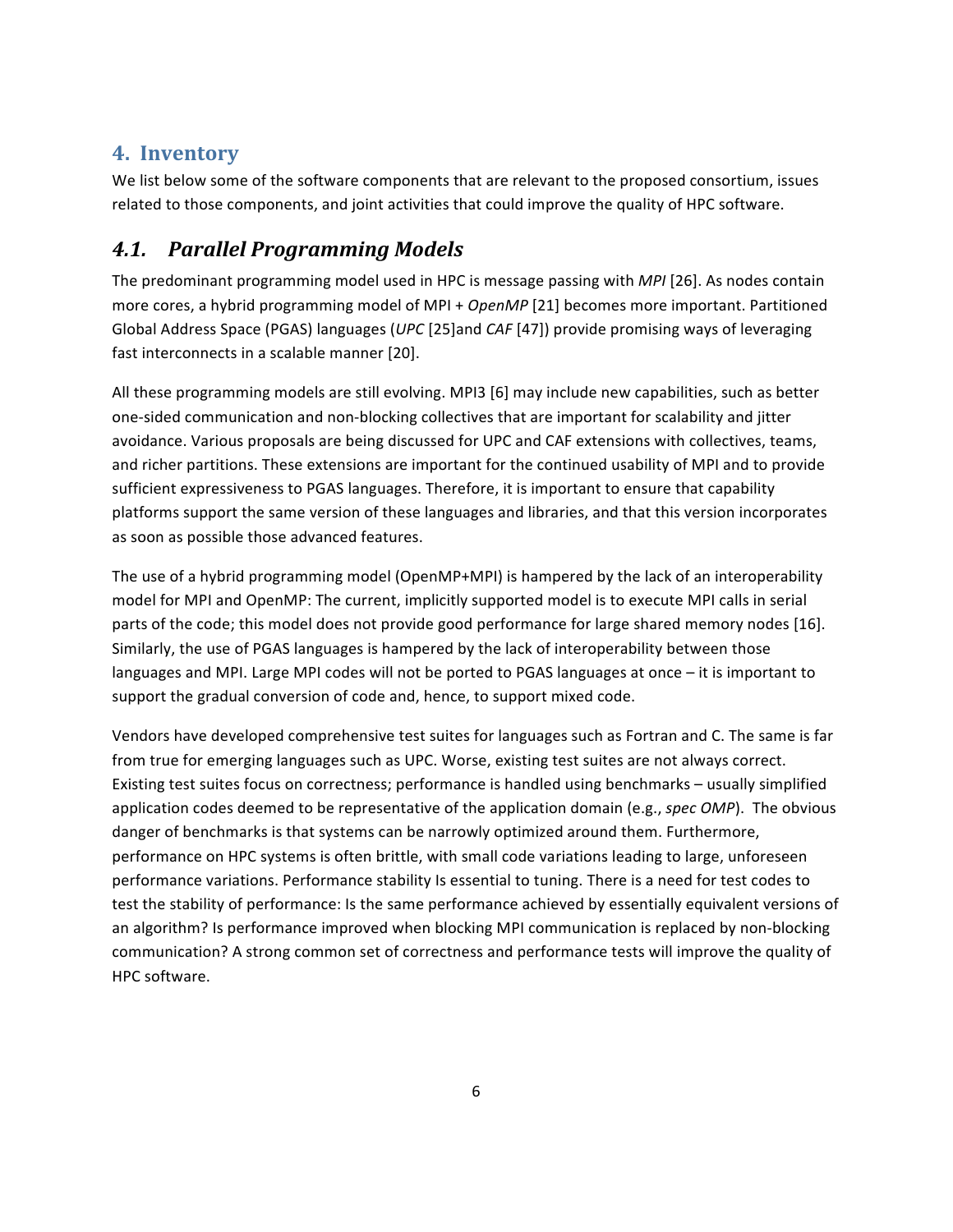### $4.2.$ **Compilers and Linkers**

These are primarily provided by vendors (hardware or software) or GNU. A key issue is which languages (and which versions) are available  $-$  E.g., Fortran 2003 [34, 36], C99 [35, 49], etc. This could be a significant problem, as some vendors are slow to conform to current standards. Many languages have extensions that are broadly supported and used in many applications. GCC implements many such extensions. Can we standardize on these extensions or on GCC?

Users are often stumped by prosaic Issues such as differences in common command line arguments, particularly for include and library paths. Common profiles could remove in large part such obstacles.

Different linking conventions for shared and dynamic libraries can also be a problem - AIX has a very different approach to shared and dynamic libraries than most other Unix implementations (Mac OS/X also has a different -- though less so).

### Build tools (make, configure, etc.)  $4.3.$

Make in various forms is provided by the vendor and by GNU. The GNU version has extensive, broadly used extensions. A common interface that includes none of these may be too limiting.

"Meta-make" tools such as the GNU configure and build system [53, 28] (consisting of *autoconf* [42], automake [22] and libtool [43]), or CMake [1] are essential for building more complex environments. The GNU configure and build system doesn't handle cross compilation environments well and most autoconf scripts are not correct with respect to cross-compilation - this may be a significant issue for some HPC platforms.

### 4.4. **Debuggers**

These are primarily provided by system vendors or GNU. There are few products with truly scalable user interfaces. (Totalview [54], which is produced by one of the very few HPC ISVs, is the exception.) There is no much uniformity among the various solutions.

A debugger such as Totalview has to use a different infrastructure to control executing threads on different systems. A standard communication and control API would facilitate the task of the developers of scalable debuggers. On the other hand, it is too early to standardize more than very basic user interfaces.

## 4.5. Performance tools

Low-level sensors such as PAPI [15] that provide access to performance counters, gprof [30] that supports statistical sampling of a running thread, or mpiP [55, 37] and FPMPI [31] that provide information on MPI calls.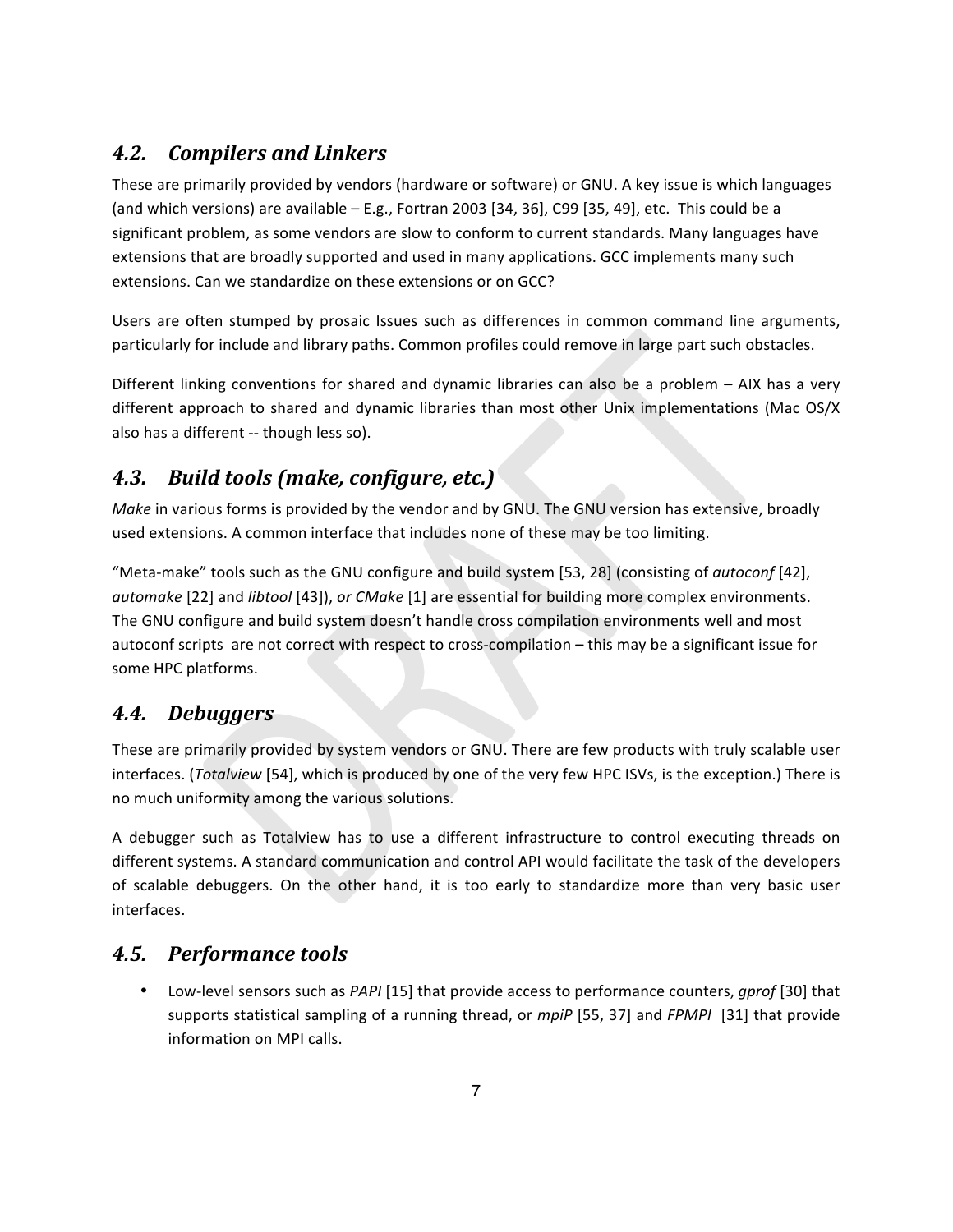Parallel performance tools, such as Tau, VAMPIR [45] (now Intel Trace Analyzer [4]), Jumpshot [57], Scalasca [29], etc. These integrate the information provided by a variety of low-level sensors to provide a global view of execution performance and detect performance anomalies.

In addition, tools are available to analyze performance bottlenecks in multi-threaded shared memory code (e.g., OpenMP code) and to present performance data in terms that are meaningful for higher-level programming models, such as UPC or CAF.

The huge volume of performance data that can be generated on a large system creates a need for intelligent compression, both for reducing the data volume and for presenting to the user an intelligible picture of performance. Therefore, we can expect tools to evolve rapidly from visualization of raw performance data to sophisticated "performance data analytics". This evolution can be facilitated by more standardization of the low level APIs for the control of performance sensors. It is desirable that hardware-oriented sensors be available as kernel services, rather than source-level patches, and that a common core of statistics be available on all systems (with the same semantics).

### $4.6.$ **Visualization and Data Analytics**

There is less consensus about tools for visualization and data analytics. For example, many applications make use of ad hoc file formats for input and output files, combined with their own analysis tools and even visualization packages. Two file formats that have significant communities are NetCDF and its parallel version pnetCDF [38] and HDF5 [2]. Data analysis tools have been created for both of these formats. In the area of visualization, VisIt [11] is one of the few parallel visualization tools that has scaled to over ten thousand cores. In general, scaling remains a challenge for many data analysis tools, with users often resorting to single processor or single node tools. A consortium can help users find and use existing tools as well as provide a forum for identifying the features required in any common toolset.

#### 4.7. **Parallel File Systems**

Two important efforts in this area are Lustre [51, 52] and GPFS [50, 3]. Both systems provide full POSIX semantics, which can impact both performance and stability of the file system [40]. On the other hand, PVFS [32] relaxes POSIX semantics in order to improve performance.

It is not clear that strict POSIX semantics is required: processes within one parallel computation do not normally communicate through the file system, so that full data coherence is overkill; and a model where each process in a large computation frequently creates new files is not scalable. There are efforts to define more scalable POSIX APIs for file system metadata (e.g., to more efficiently handle directories with tens of thousands of files) [8]. A possible alternative is to provide good support to large collections of storage objects.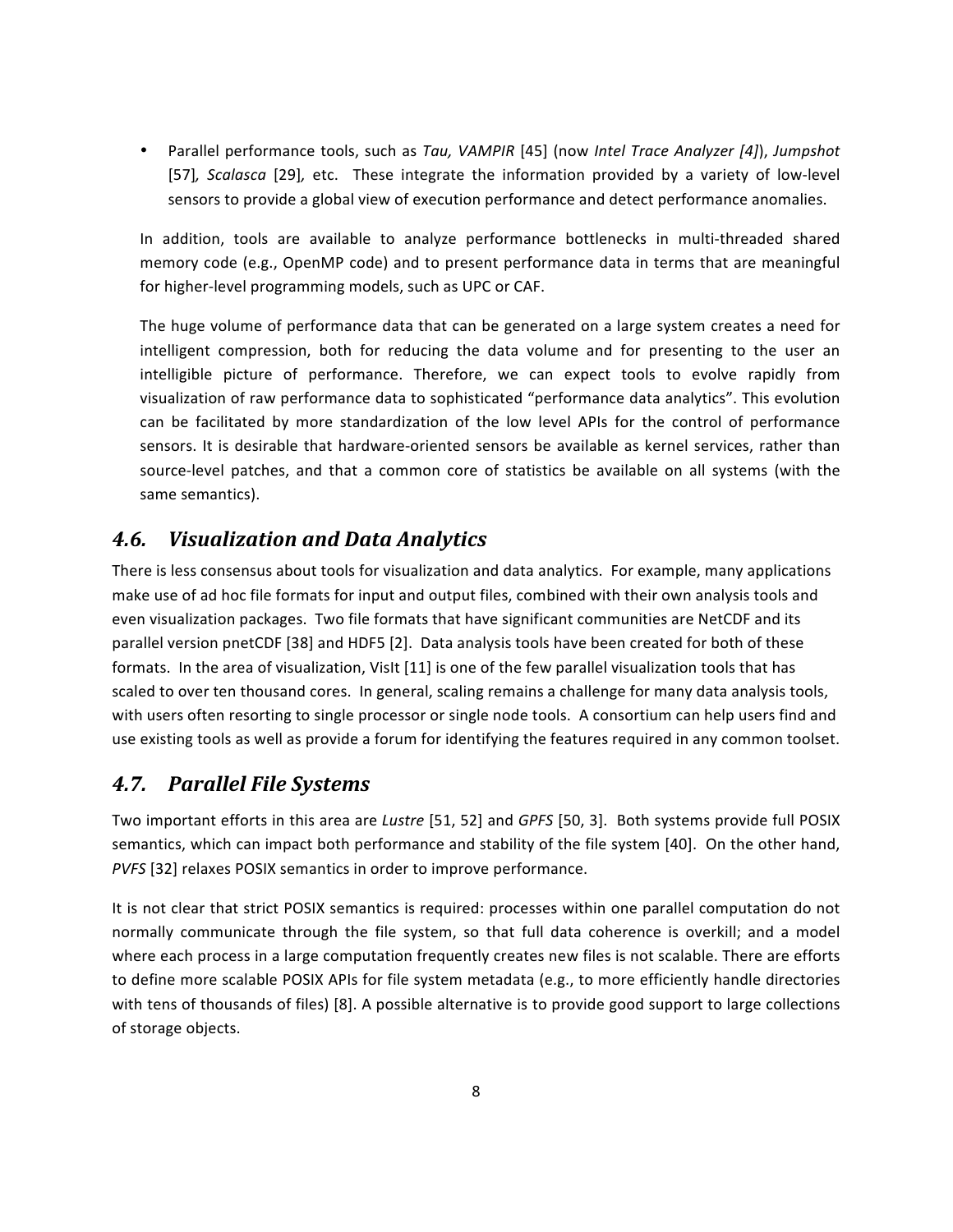Progress in this area seems to be hampered by the lack of a clear understanding of the issues by users, the lack of a consensus on alternative storage models and the strong need for portability of data formats across systems. A consortium could break this logjam by leading to a broadly accepted consensus, on better structures for parallel I/O.

### **4.8. Integrated Development Environments (IDEs)**

The productivity of commercial software developers has been enhanced by the use of IDEs, such as Eclipse [24] or Microsoft Visual Studio [44]. Eclipse is open source and has an increasing number of extensions that are relevant to HPC, such as the Eclipse Parallel Tools Platforms (PTP) [9, 56].

It would be very desirable to increase the usage of IDEs in HPC. This requires an IDE that is common across platforms and that integrates the core services needed for the development and execution of HPC code:

- Support for main languages and libraries (C, C++, Fortran 2003, OpenMP, UPC, CAF, MPI, SHMEM, Python, etc.)
- Support for hybrid code (e.g., OpenMP + MPI, Python + Fortran + C++, etc.)
- Support for parallel debugging and performance tuning
- Job control (mpiexec, batch job submission, job status)
- $\bullet$ Support for remote development and execution.

Common profiles that remove spurious differences and ease localization will be very important.

#### $4.9.$ **Execution Environment**

It would be helpful standardizing the line command arguments and the environment variables that control the execution of an OpenMP or MPI job - to the extent the differences are not due to differences in hardware. (See the DOE SciDAC project on system software that created a componentbased framework for job management into which 3<sup>rd</sup> party components could be included.) Standard mechanisms for the creation of the execution software environments (e.g., Module [27], Softenv) [10] should be provided.

## 4.10. Scientific Libraries

This includes Standard, stable libraries (e.g., BLAS [41, 23], LAPACK [13, 12], ScaLAPACK [17, 14]); libraries from research groups that have a significant user community but are still evolving (e.g., PETSc, SPRNG, WSMP, FFTW). It would be useful to have a set of core libraries that are available on all platforms, possibly augmented with set of libraries that are specific to various application domains. Libraries should be located at a standard location..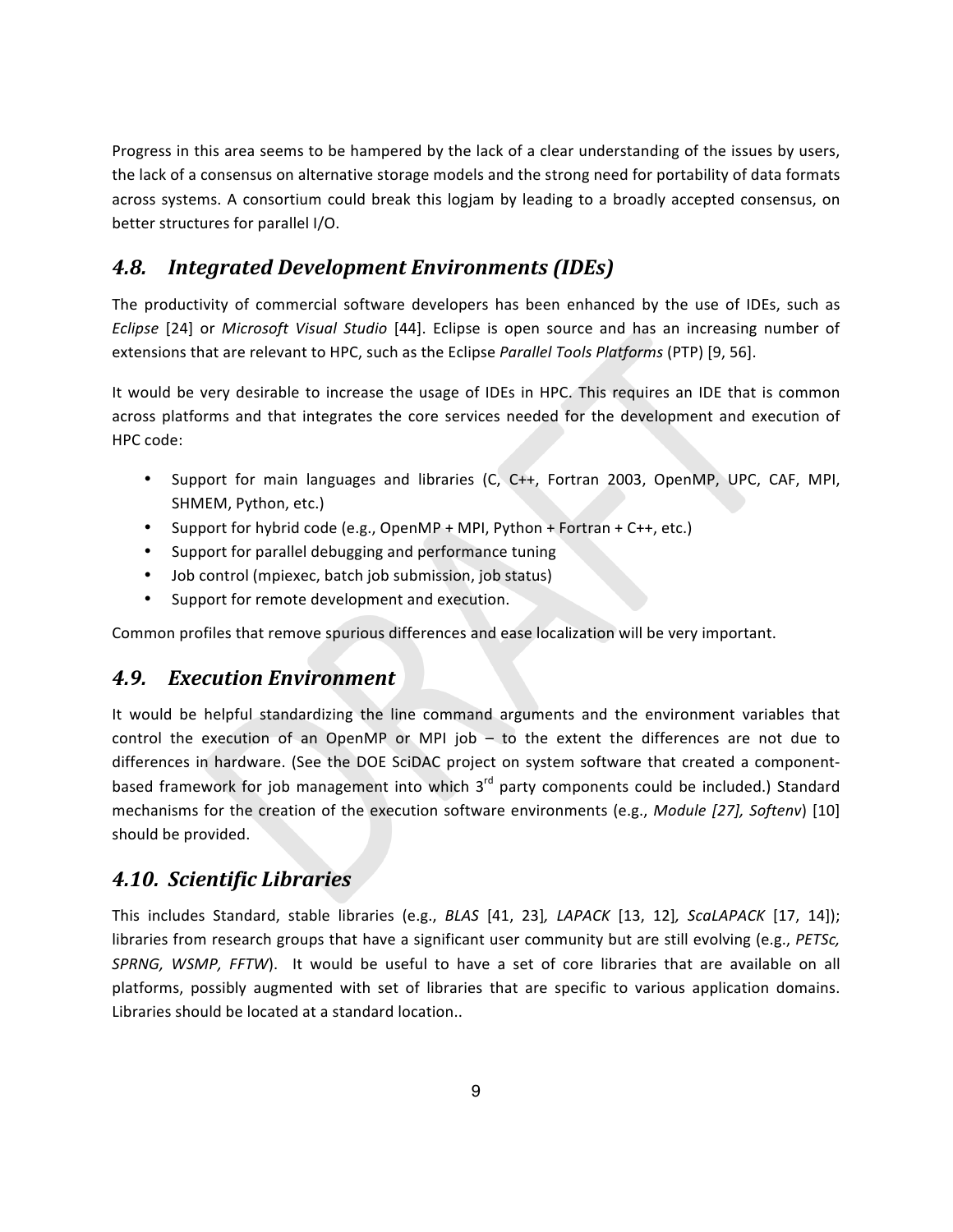### 4.11. Batch schedulers and resource managers

Different batch schedulers are in use, some proprietary (e.g., LSF [48], LoadLeveler [39, 33], Moab Workload Manager [18]) and some open source (e.g., Torque [19]). A split seems to occur between policy-based metaschedulers, such as Moab, that can manage workloads and workflows across multiple platforms and multiple OS'es, and resource managers that are platform specific and handle resource reservations on one platform and the initialization and control of parallel jobs on the platform. This evolution will be facilitated by standardizing the resource management APIs provided by different platforms.

## 4.12. Monitoring and error handling

It is widely accepted that resilience will be a major challenge for ultrascale platforms. Yet, there is very little information on the failure types and failure rates of various platforms. Progress in this area would be greatly facilitated by the publication of information on system failures. This requires a standard ontology for logged events and a standard (XML?) syntax to encode them. Current capability platforms seem to have limited abilities to store wide volumes of system performance and system health data. The

### 4.13. Software Porting and Maintenance

Capability platforms are increasingly dependent on open source software. In some cases, companies are created to continue maintaining and evolving a successful software product - but this is far from universal, as the business case for software targeting capability platforms is not always strong. Supercomputing centers are creating their own ad-hoc support infrastructure for such software, involving the original software developer as needed.

Collaboration between the centers could enhance these ad-hoc support systems, help harden research codes, increase portability, improve testing coverage and error reporting and reduce redundant work. One can envisage a common ticket system or a common repository of known problems that would avoid repeated work in diagnosing software bugs and will facilitate sharing bug fixes; various centers could help with porting and scaling on different platforms.

### **5. Summary**

Capability supercomputing centers can provide better support to their users and can accelerate the deployment of the new software solutions needed for extreme scale computing, by joining forces and collaborating. We have outlined in this short paper the need for such collaboration, its possible mechanisms, key issues, and the inventory of software products such collaborations can impact. The time has come for action.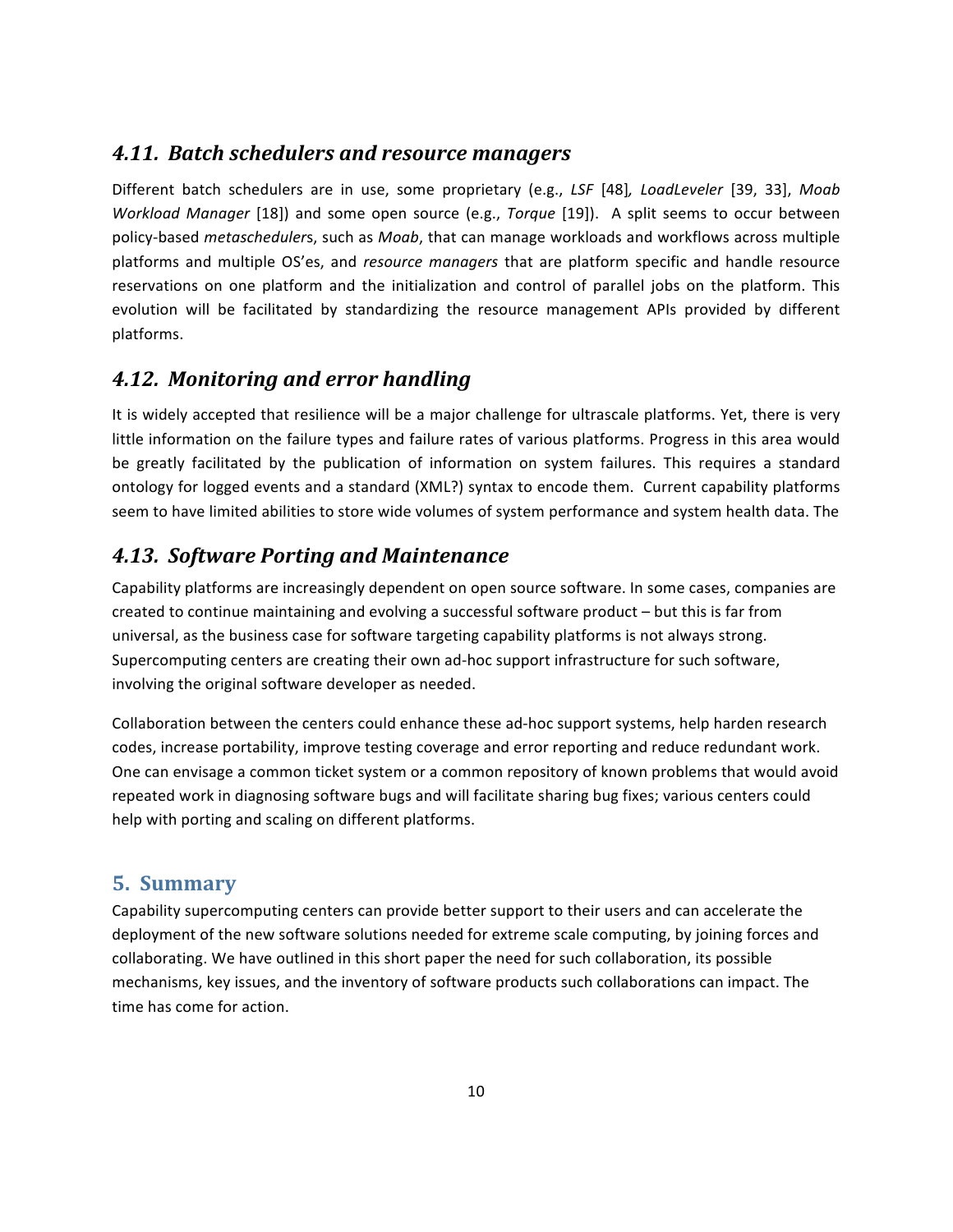### **References**

- $[1]$ CMake, http://www.cmake.org.
- $\lceil 2 \rceil$ HDF5, http://www.hdfgroup.org/HDF5/
- $[3]$ IBM General Parallel File System http://www-03.ibm.com/systems/clusters/software/gpfs/index.html.
- $[4]$ Intel® Trace Analyzer and Collector 7.2, http://software.intel.com/en-us/intel-trace-analyzer/.
- International Exascale Software Project, http://www.exascale.org/iesp/Main Page.  $[5]$
- $[6]$ MPI Forum -- MPI 3.0 Standardization Effort, http://meetings.mpiforum.org/MPI 3.0 main page.php.
- $\lceil 7 \rceil$ Partnership for Advanced Computing in Europe, http://www.prace-project.eu/.
- $[8]$ POSIX Extensions, http://www.pdl.cmu.edu/posix/
- $[9]$ PTP - Parallel Tools Platform.
- $[10]$ SoftEnv man pages, http://www.teragrid.org/userinfo/softenv/
- VisIt, https://wci.llnl.gov/codes/visit/.  $[11]$
- $[12]$ E. Anderson, Z. Bai, C. Bischof, S. Blackford, J. Demmel, J. Dongarra, J. Du Croz, A. Greenbaum, S. Hammarling and A. McKenney, LAPACK Users' guide, Society for Industrial Mathematics, 1999.
- $[13]$ E. Angerson, Z. Bai, J. Dongarra, A. Greenbaum, A. McKenney, J. Du Croz, S. Hammarling, J. Demmel, C. Bischof and D. Sorensen, LAPACK: A portable linear algebra library for highperformancecomputers, 1990, pp. 2-11.
- $[14]$ L. S. Blackford, A. Cleary, J. Choi, E. d'Azevedo, J. Demmel, I. Dhillon, J. Dongarra, S. Hammarling, G. Henry and A. Petitet, ScaLAPACK user's guide, Society for Industrial Mathematics, 1997.
- $[15]$ S. Browne, J. Dongarra, N. Garner, G. Ho and P. Mucci, A portable programming interface for performance evaluation on modern processors, International Journal of High Performance Computing Applications, 14 (2000), pp. 189.
- $[16]$ F. Cappello and D. Etiemble, MPI versus MPI+OpenMP on the IBM SP for the NAS Benchmarks, Supercomputing, ACM/IEEE 2000 Conference, 2000, pp. 12-12.
- $[17]$ J. Choi, J. Demmel, I. Dhillon, J. Dongarra, S. Ostrouchov, A. Petitet, K. Stanley, D. Walker and R. C. Whaley, ScaLAPACK: A portable linear algebra library for distributed memory computersdesign issues and performance, Computer Physics Communications, 97 (1996), pp. 1-15.
- $[18]$ Cluster Resources, MOAB workload manager, http://www.clusterresources.com/products/moab-cluster-suite/workload-manager.php.
- $[19]$ Cluster Resources, Torque Resource Manager, http://www.clusterresources.com/products/torque-resource-manager.php.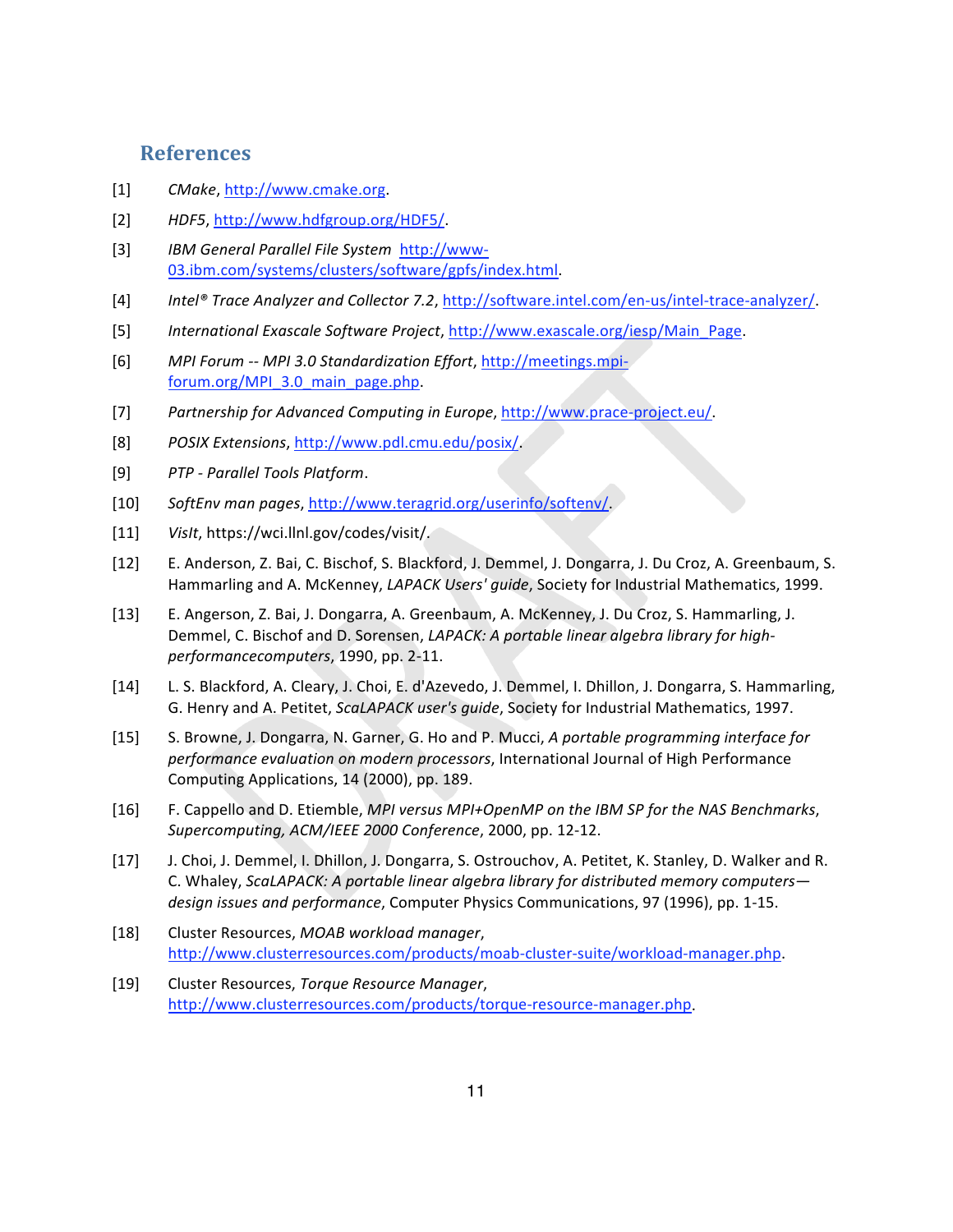- $[20]$ C. Coarfa, Y. Dotsenko, J. Mellor-Crummey, F. Cantonnet, T. El-Ghazawi, A. Mohanti, Y. Yao and D. Chavarra-Miranda, An evaluation of global address space languages: Co-Array Fortran and Unified Parallel C, 2005, pp. 36-47.
- $[21]$ L. Dagum and R. Menon, OpenMP: An Industry-Standard API for Shared-Memory Programming, IEEE Computational Science & Engineering (1998), pp. 46-55.
- $[22]$ David Mackenzie and T. Tromey, The Automake Manual, http://www.delorie.com/gnu/docs/automake/automake\_toc.html
- $[23]$ J. Dongarra, J. D. Cruz, I. Duff and S. Hammarling, A set of Level 3 basic linear algebra subprograms, , ACM Trans. Math. Software, 16 (1990), pp. 1-17.
- $[24]$ Eclipse Foundation, Eclipse, http://www.eclipse.org.
- $[25]$ T. El-Ghazawi, W. Carlson, T. Sterling and K. Yelick, UPC: Distributed Shared Memory Programming, Wiley, 2005.
- M. P. I. Forum, {MPI}: {A} Message-Passing Interface Standard, Int. Journal of Supercomputing  $[26]$ Applications and High Performance Computing, 8 (1994), pp. 165--416.
- $[27]$ J. L. Furlani and P. W. Osel, Abstract yourself with modules, USENIX Tenth System Administration Conference (LISA '96) 1996.
- $[28]$ Gary V. Vaughn, Ben Ellison, Tom Tromey and I. L. Taylor, GNU Autoconf, Automake, and Libtool Sams, 2000.
- $[29]$ M. Geimer, F. Wolf, B. J. N. Wylie, E. Abraham, D. Becker and B. Mohr, The Scalasca performance toolset architecture, Int'l Workshop on Scalable Tools for High-End Computing (STHEC), 2008.
- $[30]$ S. L. Graham, P. B. Kessler and M. K. McKusick, Gprof: A call graph execution profiler, ACM New York, NY, USA, 1982, pp. 120-126.
- $[31]$ W. Gropp and K. Buschelman, FPMPI-2 fast profiling library for MPI, www-unix. mcs. anl. gov/fpmpi (2006).
- I. F. Haddad, PVFS: A parallel virtual file system for linux clusters, Linux Journal, 2000 (2000).  $[32]$
- $[33]$ IBM, LoadLeveler, http://www-03.ibm.com/systems/clusters/software/loadleveler/index.html.
- $[34]$ ISO/IEC JTC 1, Fortran 2003 -- ISO/IEC 1539 Standard, http://www.nag.co.uk/SC22WG5/IS1539-1 2003.html.
- ISO/IEC JTC 1, Programming Languages -- C, ISO/IEC 9899:TC2 Standard, http://www.open- $[35]$ std.org/JTC1/SC22/WG14/www/C99RationaleV5.10.pdf.
- $[36]$ Jeanne C. Adams, Walter S. Brainerd, Richard A. Hendrickson, Richard E. Maine, Jeanne T. Martin and B. T. Smith, The Fortran 2003 Handbook: The Complete Syntax, Features and Procedures Springer-Verlag, 2008.
- $[37]$ Jeffrey Vetter and C. Chambreau, mpiP: Lightweight, Scalable MPI Profiling, http://mpip.sourceforge.net/